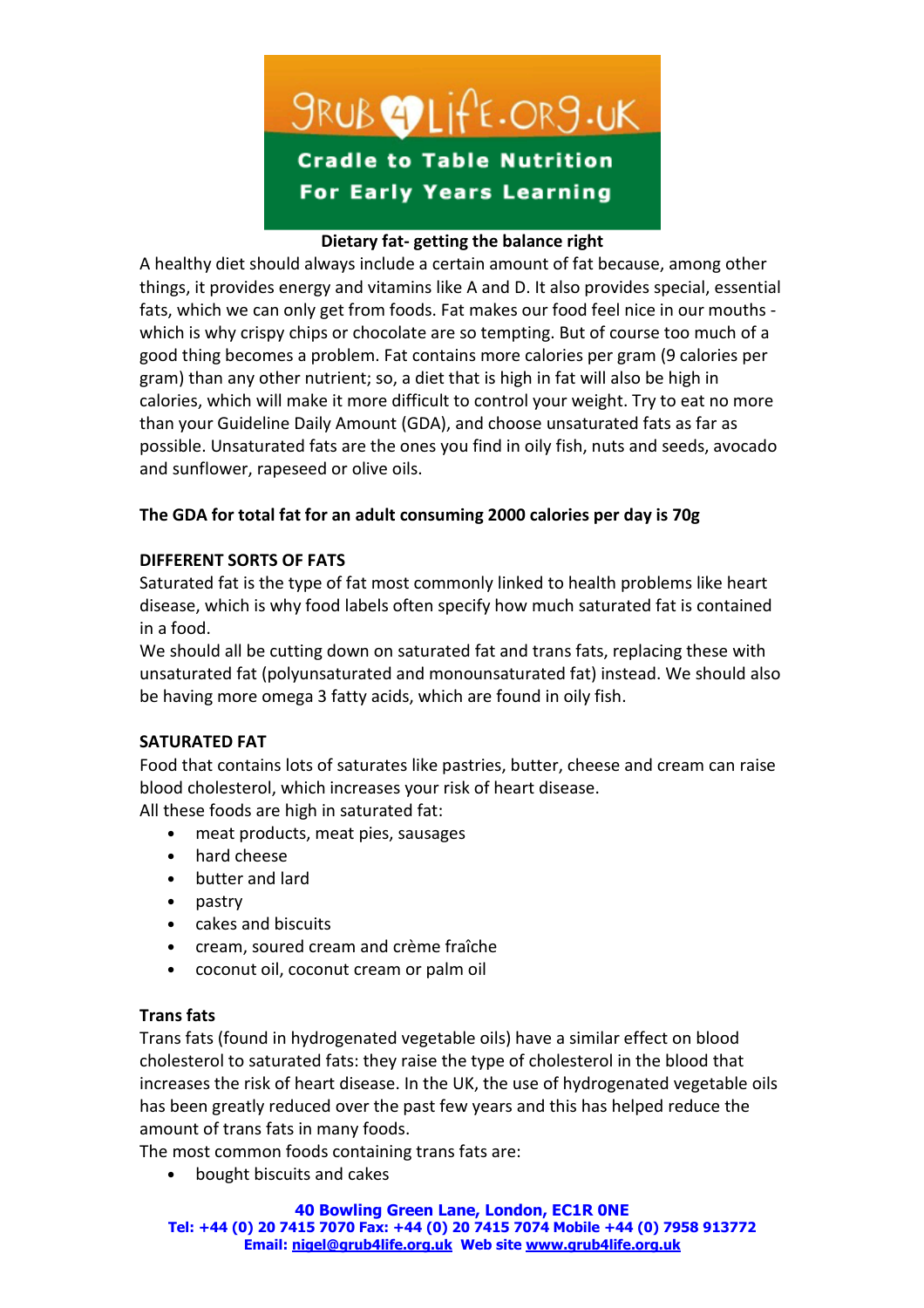*SRUB* PLIFF.ORS.UK **Cradle to Table Nutrition For Early Years Learning** 

- fast food
- ready-made pastry
- some margarines

# Unsaturated fats

Unsaturated fats, which include polyunsaturated fats like sunflower oils and spreads and mono-unsaturated fats like olive oil, are a healthier choice than saturated or trans fats. It's important to remember that unsaturated fats contain the same number of calories as the less healthy saturated and trans fats.

Unsaturated fats can contribute to reducing cholesterol levels and provide us with the essential fatty acids that our body needs. They omega-3 fatty acids found in oily fish, which may help prevent heart disease.

The following foods are all high in unsaturated fat:

- oily fish
- avocados
- nuts and seeds
- sunflower, rapeseed and olive oils and spreads (use sunflower and rapeseed oil for cooking and keep olive oil for salad dressings)
- vegetable oils

Try to have unsaturated fats rather than saturated fat in your diet. This means you could choose:

- oily fish instead of sausages or a meat pie
- unsaturated oils such as sunflower or rapeseed, instead of butter, lard and ghee, when cooking
- olive oil based vinaigrette for salad dressings instead of creamy dressings
- unsalted nuts rather than a biscuit when snacking
- mashed potato made with sunflower spread instead of butter and milk
- sunflower spread, high in unsaturated fat instead of butter
- 1% fat skimmed milk, instead of whole or semi skimmed milk, if you drink more than 1 pint per day.